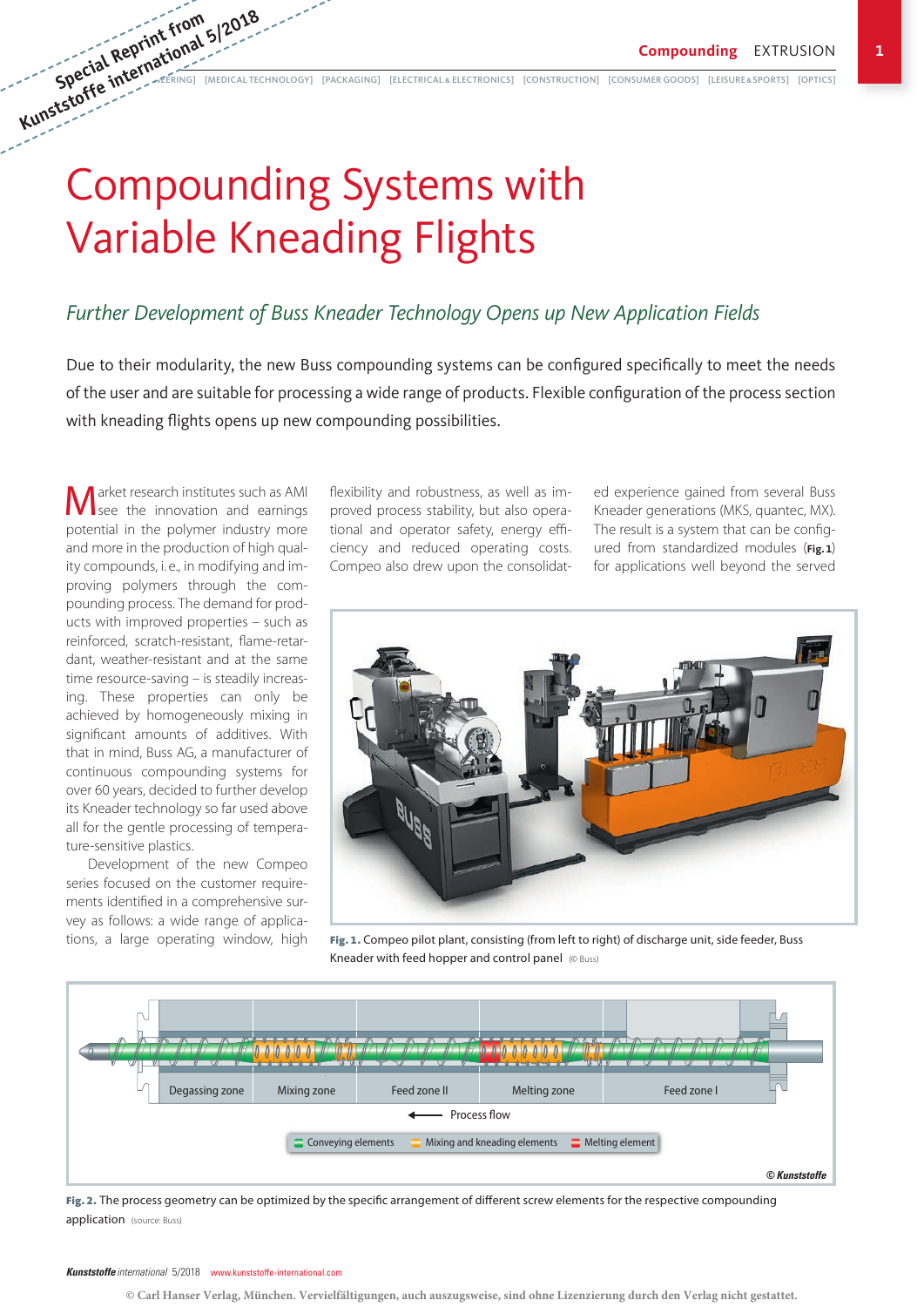

Fig. 3. The 120° opening angle of the process section cover greatly facilitates maintenance work and adjustments to the screw geometry. The intake opening is marked with an arrow ( $\circ$  Buss)

market segments such as PVC, cable compounds and thermosets. This opens up compounding possibilities for a broad spectrum of engineering plastics with process temperatures up to 400 °C.

#### *Machine Concept of the New Series*

ence of the screw.

Thanks to its modularity, the Compeo system can be precisely configured to suit specific compounding applications. In the basic version with two intake zones (**Fig. 2**), polymers, additives and some of the fillers are fed through the first intake opening into the process section. In the melting zone, the polymers are molten and mixed with the additives. In the second feed zone, further fillers are added and distributed homogeneously into the downstream mixing zone. Volatiles and air are removed in the degassing zone before transfer to the discharge unit. The processing length, type and number of feeders, tempera-

## Development of Buss Kneader Technology

With the single-screw Buss Kneader, the mixing and kneading screw performs an axial oscillating stroke with each rotation. This superimposition of rotation and axial oscillation generates extensional flow with highly dispersive and distributive mixing action between the kneading flights and the kneading pins fixed in the kneader barrel. For more



Fig. 4. The twin-screw side feeder with ventilation enables high filler fractions input (© Buss)

ture, degassing and process geometries are defined according to the compounding application.

When designing the system, emphasis was placed on ergonomics, ease of maintenance, and energy efficiency. Lines and cables are laid as far as possible inside the machine behind easy-to-clean panels. The gearbox is covered with a soundproofing hood that also improves occupational safety. To minimize energy losses, the kneader barrel is thermally insulated. Systematic standardization of the modules used enables up to 30% investment cost savings compared with predecessor models. Maintenance outlay is minimized by using highly resistant surface-hardened materials in the process zone.



**<sup>©</sup> Carl Hanser Verlag, München. Vervielfältigungen, auch auszugsweise, sind ohne Lizenzierung durch den Verlag nicht gestattet.**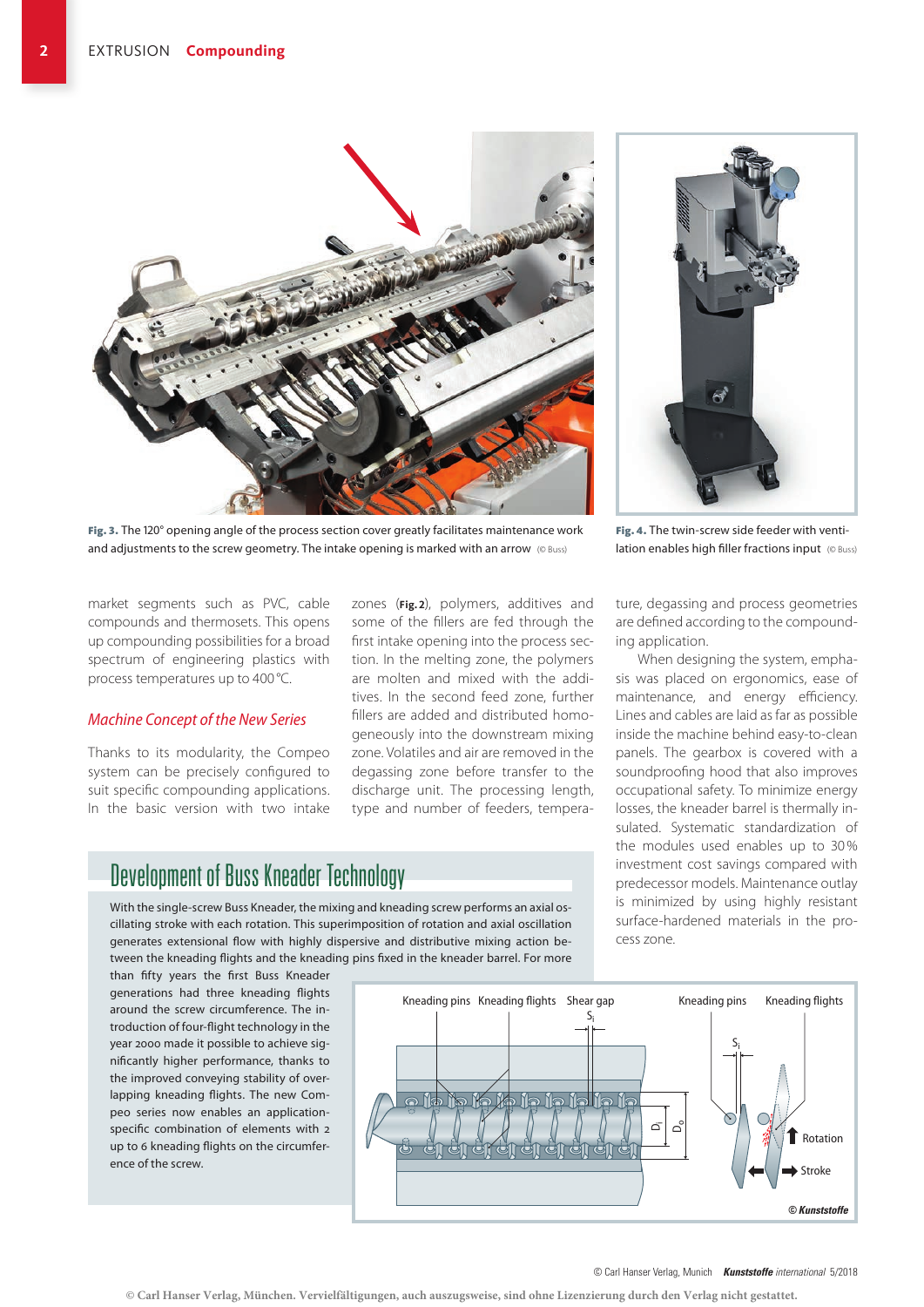

Fig. 5. Screw geometry detail: new melting elements, e.g., for cable applications, replace the restriction ring in the compounder housing (© Buss)

#### *Improved Raw Materials Feed*

The intake opening at the beginning of the process zone (**Fig.3**) has a length ratio of 4 L/D, so that bulk solids can be metered in freefall. In addition, a venting duct for entrained air increases the feed zone filling capacity and relieves the gearbox seal. As an alternative to the hopper, which can be filled through several dosers, a vertical inlet screw or a side feeder can be used.

Depending on the application, up to two additional side feeders can be attached along the process zone. The conveying efficiency of these twin-screw side feeders (**Fig.4**) ensures stringent feeding even of high filler contents. Backventing removes contaminated air or volatiles. For processing sensitive fillers, the vertical inlet screw alternative is preferable. Liquid components can be injected directly into the product at any position through drilled kneading pins.

#### *Further Developments in the Process Zone*

The flexibly configurable process zone of the new compounder (**Fig.2**) opens up new process engineering possibilities through the availability of mixing and kneading elements with two to six rows of screw flights. By combining existing



Fig. 6. Compared to predecessor models, the Compeo series offers a much larger process window, here, e.g., for PVC compounding (source: Buss)

screw technologies (3 or 4-flight) with newly developed elements (**Fig.5**), previously conflicting optimization goals – high specific throughput with controllable energy input – can be achieved at the same time. The kneading flight geometry design is based on free-form surface contouring, which maintains a constant shear gap between the kneading flight and the kneading pin throughout the material flow (**see Box p.2**). This ensures evenly intense shearing of the product and eliminates the risk of local overheating. The new screw geometries, in combination with improved raw material feed, enable the throughputs of earlier models to be reached at 20% lower speed. The volume-related torque has been increased by 15%, so that longer mixing zones can be configured. These adjustments improve process stability without any additional increase in energy input.

The new system can be operated in a much larger process window than its predecessors (**Fig. 6**). This enables throughput to be varied in a ratio of 1:6 with only one screw configuration, thus enhancing not only plant flexibility but also user-friendliness, for example during startup or with small sampling batches. This high throughput ratio is indispensable for in-line processes such as calender feeding, where the downstream unit requires consistent product quality even with greatly varying throughput rates.

#### *Novel Discharge Concept*

Buss introduces a new discharge concept that, independently of the compounder, ensures the pressure build-up required for downstream units such as screen changer and pelletizer. The discharge unit, based on the principle of a conical twin screw (**Fig.7**), is underfed. As a result, the entire pressure build-up takes place in the slowly rotating twin screw, thus reducing temperature increases at the transition from Kneader to discharge unit. Due to the working principle of the counter-rotating twin screw, the conveying rigidity is guaranteed even at higher back pressures, whereby the speed and thus also the temperature increase can be minimized on account of pressure buildup. The housing of the discharge unit can be fully opened so that all system com